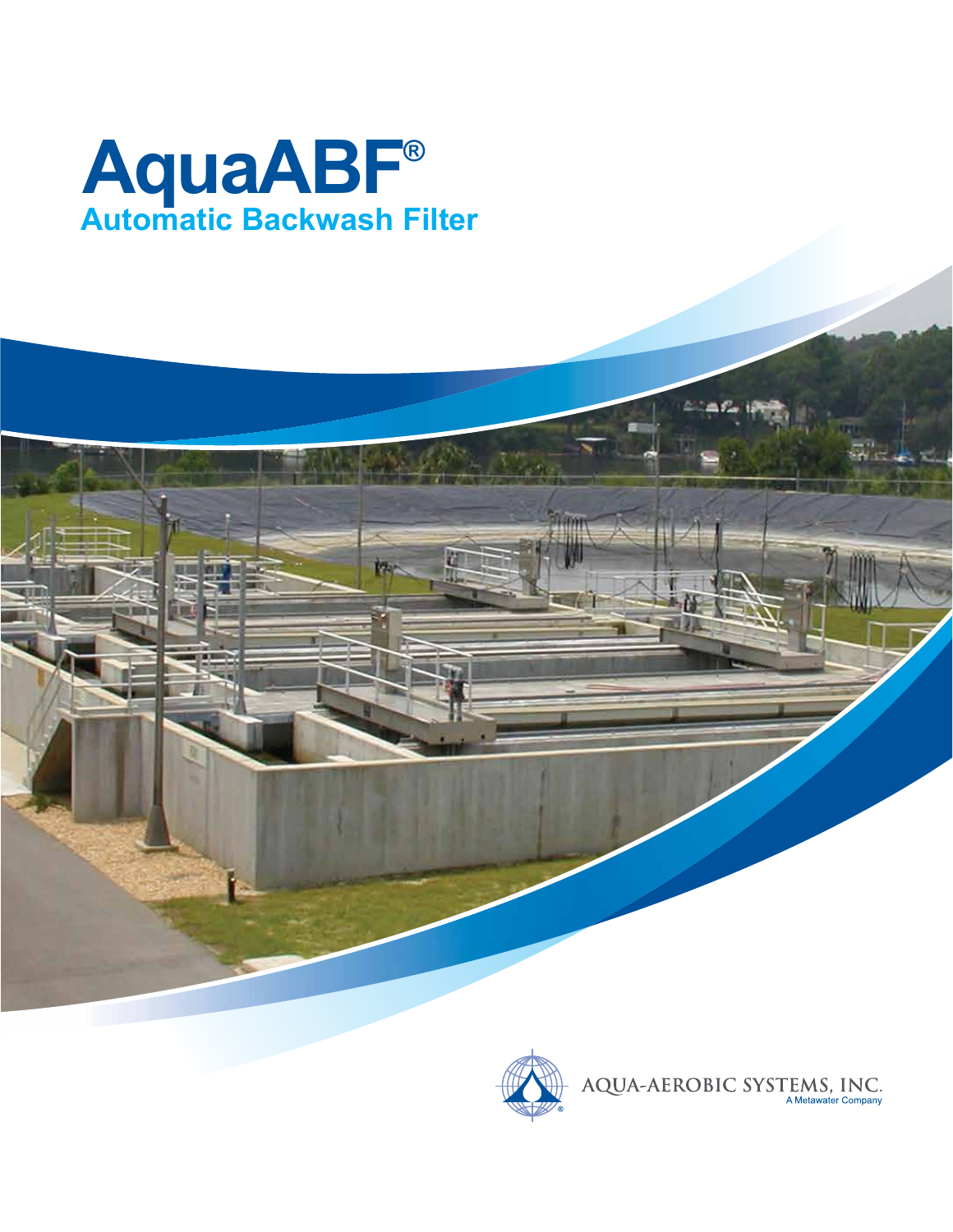### **AquaABF® Automatic Backwash Filter**

For more than 25 years, the AquaABF® Automatic Backwash Filter has received wide acclaim for its successful performance in municipal and industrial water and wastewater treatment. It has proven to be an efficient means of treating potable water, reducing turbidity and suspended solids in industrial process makeup water, and providing reuse quality effluent in municipal wastewater applications.

The AquaABF filter is a continuous rapid-rate, gravity filter utilizing granular media. The filter is simple to operate and offers a competitive cost and energy efficient design, making it the logical alternative to other filtration systems.

### **System Features and Advantages**

- High quality effluent
- Mono media sand, dual media sand and anthracite, or granular activated carbon
- Continuous filtration, even during backwash
- High mechanical reliability and low maintenance; no pipe galleries or air bowers
- Fully automatic; minimal operator attention required
- Low capital cost and installation cost
- Low head requirements

#### **Cast-in-Place Concrete Basins The Steel Package Tanks**

AquaABF concrete filters are available in standard widths of 6, 9, 12.5, and 16 ft. (1.8, 2.7, 3.8 and 4.9 m), offering site adaptability and cost efficiency.



Four AquaABF® concrete filters installed as part of this plant's upgrade to meet required effluent TSS and phosphorus levels.

AquaABF package filters are available in a range of sizes from 4 ft. x 8 ft. (1.2 m  $x$  2.4 m) to 9 ft.  $x$  40 ft. (2.7 m  $x$  12.2 m), and are available in both painted steel and stainless steel.



AquaABF® package filters are ideal for both municipal and industrial water or wastewater treatment applications.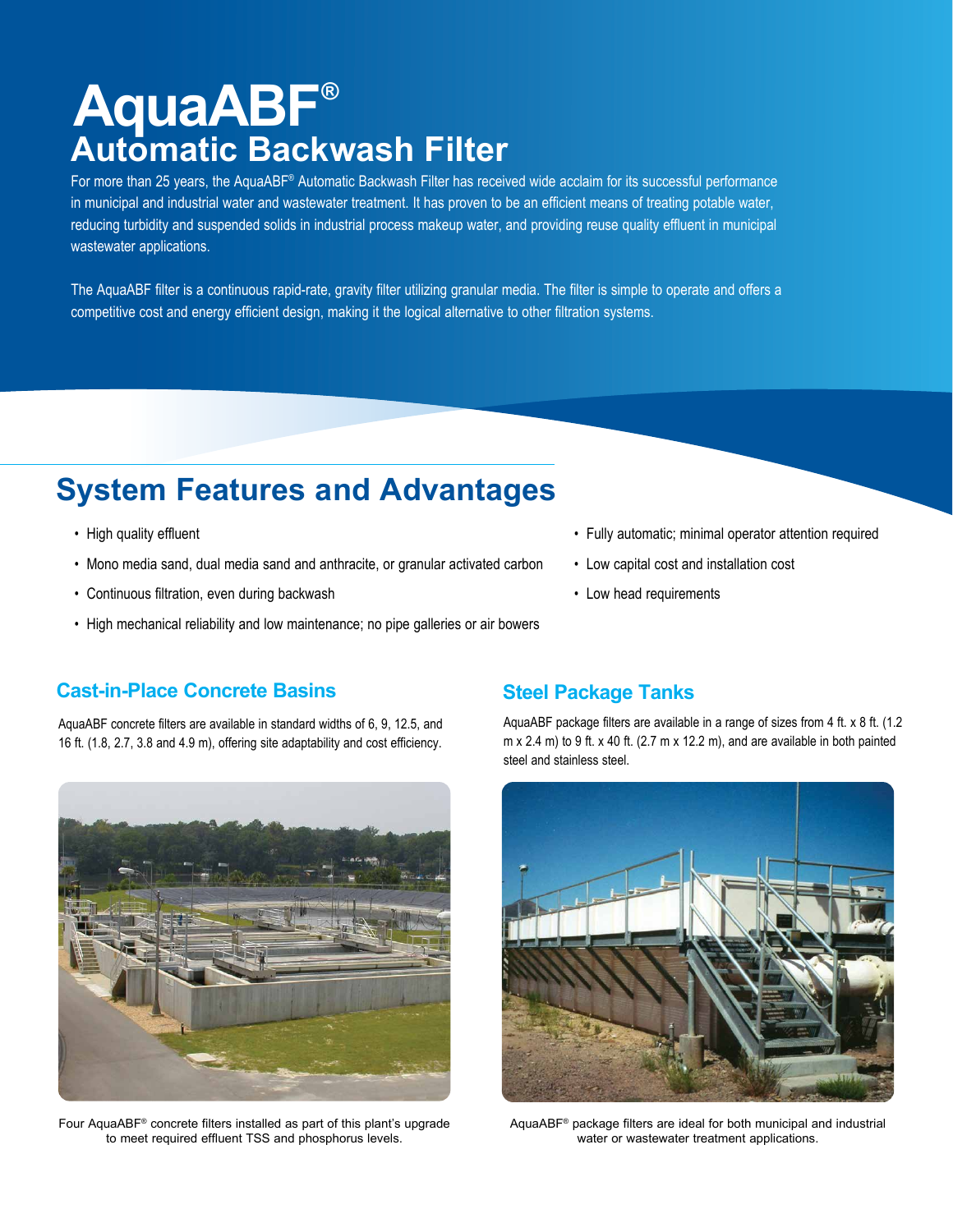# **AquaABF® Operation**

The AquaABF is designed to filter water and backwash filter cells simultaneously during normal operation. By design, the filter bed is divided horizontally into 8 in. or 12 in. (20.3 or 30.5 cm) wide cells. Inlet water floods the sand bed through multiple inlet ports via gravity and flows through the granular media and porous plate. Filtrate passes through the effluent backwash port and into the effluent channel.

Backwashing occurs under the hood, which is suspended below the traveling carriage. During backwash, the carriage and attached hood move slowly across the filter bed. This action consecutively isolates and backwashes each individual cell. Cells not under the hood continue the filtering process as the hood and carriage travel across the AquaABF filter bed. A backwash pump draws filtered water from the effluent chamber and backwashes each cell by pumping water back through the effluent port. Another pump picks up the washwater, which has collected in the hood and discharges it to the washwater trough. The backwash cycle occurs only when needed because of headloss, or if desired, by a pre-selected time cycle.

### **Turbilite® Backwash System Option**

The Turbilite option collects the post-backwash filtrate and re-directs it to the washwater collection system. The system minimizes post-backwash breakthrough, maximizing turbidity and suspended solids removal; and reducing virus and other microorganisms often present in potable water and wastewater.